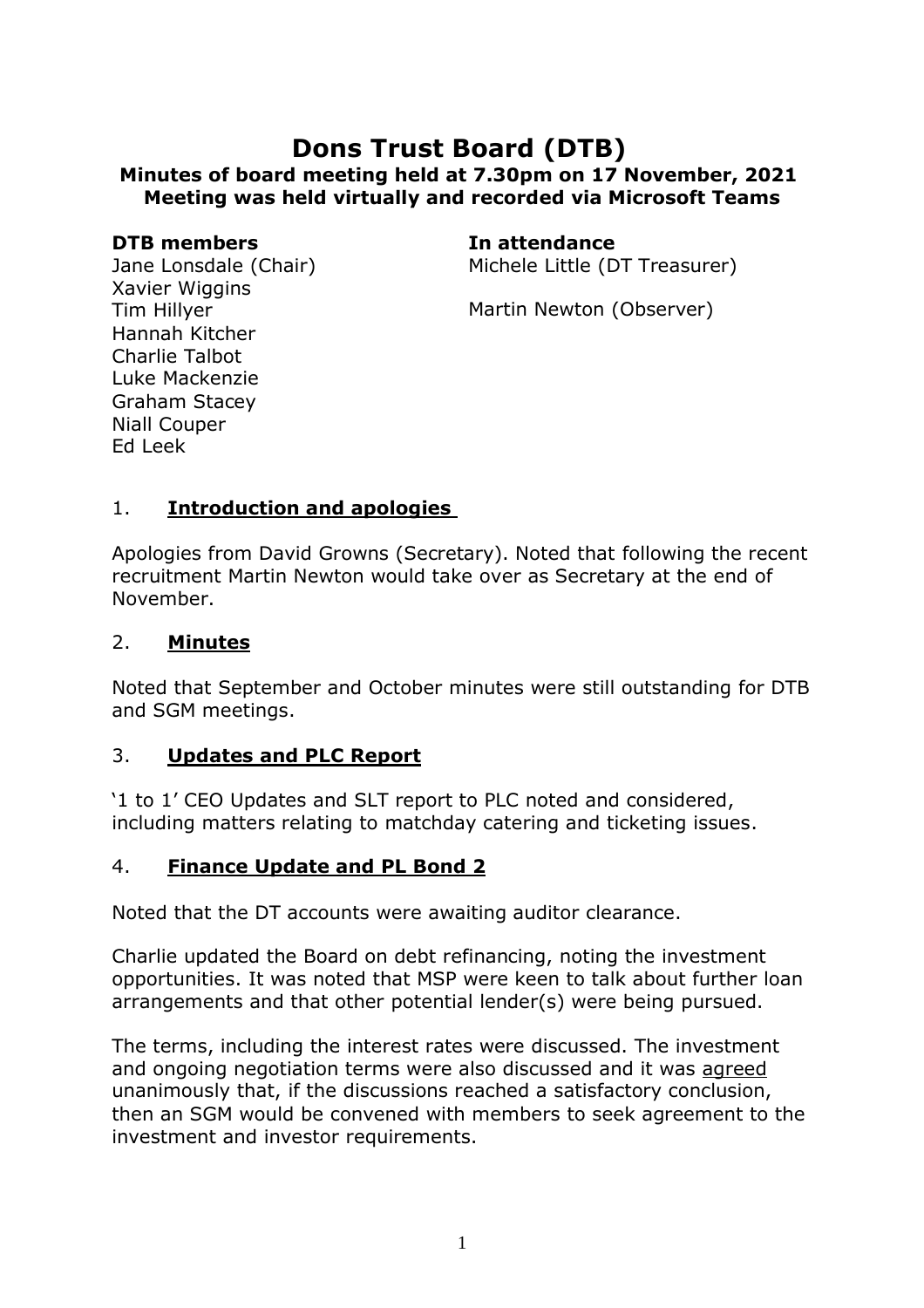Charlie then outlined the options available on a relaunch of the Plough Lane Bond (PLB2) with the aim, in tandem with the possible investment discussed above, to remove any need for external commercial debt by April 2022. After discussion it was unanimously agreed that:-

(a) PLB2 interest rates be offered between 0% and 6%; and

(b) existing Plough Lane bondholders can elect for a higher interest rate up to 7% per annum.

## 5. **AGM Date and Business**

Noted that the AGM papers would be published/circulated on 30 November and that David Growns had set up templates for the papers.

The Board discussed the AGM noting the plan for a hybrid meeting. The tech (including voting) was discussed and noted a meeting had taken place with 9yrs podcast team who were supporting the event. The Board noted the Election Steering Group would report at the AGM along with the DTB presenting Strategy Survey results for discussion. The Plough Lane Bond 2 would also be presented, as part of a wider finance update (including the accounts) and the results of the election.

## 6. **Accounts**

Dealt with under item 4 above.

# 7. **Finance/Investor Update/Voting**

Dealt with under item 4 above.

## 8. **Volunteer Charter and Podcasts/Values and Behaviour**

After brief discussion, it was agreed to defer further consideration of this item until the New Year.

## 9. **Constitution and FSA**

On the DT Constitution, Tim reported that a new FSA template would be the basis for the revision work to the current document. The previous members of the Constitutional Group had been contacted and the timescale for submitting a proposed revised DT Constitution to members within a year was considered realistic. Tim said that he would be content to continue leading on the revision work following his departure from the Board in December.